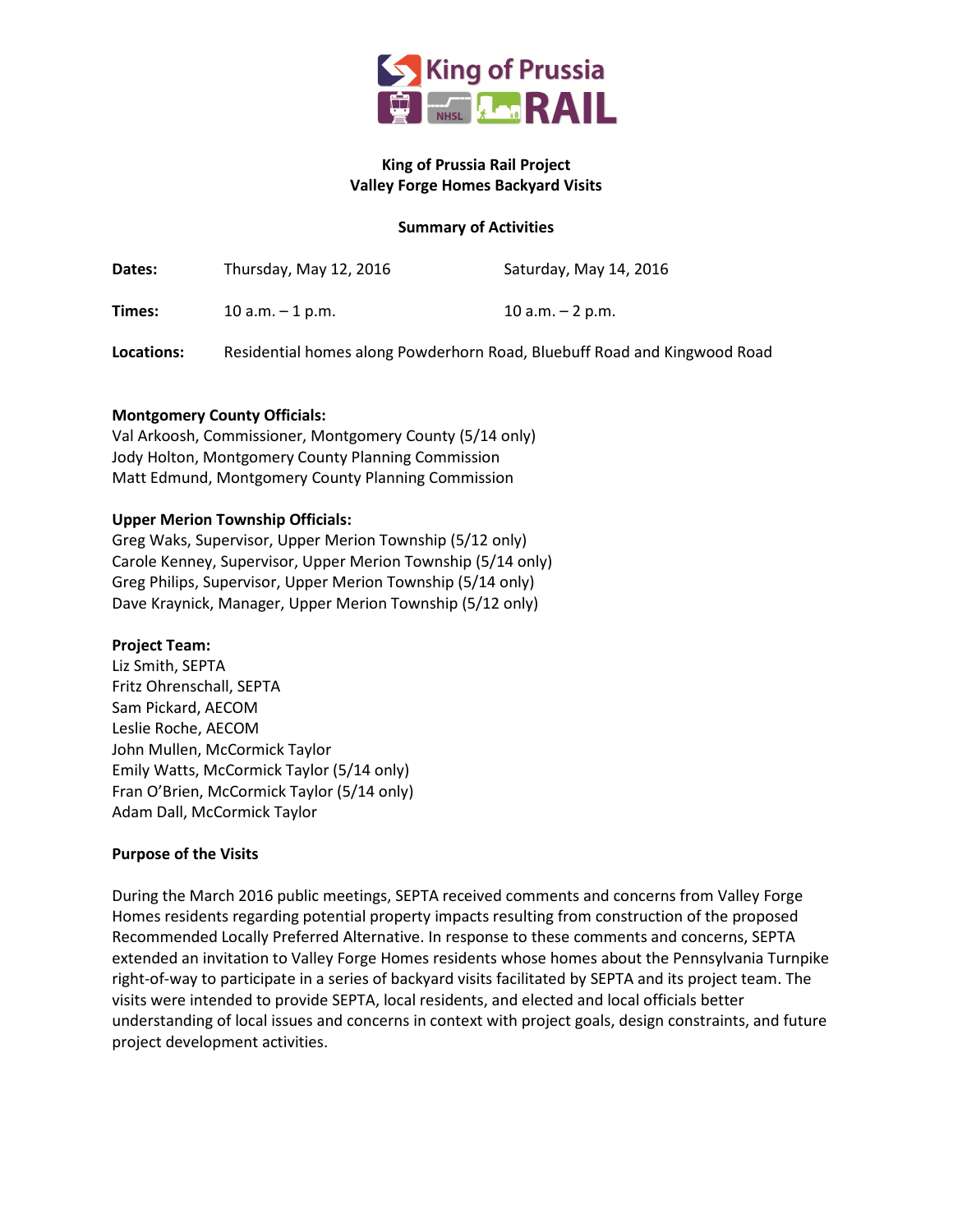# Summary of Discussion

The Valley Forge Homes backyard visits occurred over two days in mid-May 2016, the first occurring on a week day (Thursday), with the second occurring on the weekend (Saturday). A part of the notification effort for these visits, SEPTA mailed two separate notices to thirty-three residential properties that abut the Pennsylvania Turnpike right-of-way in the Valley Forge Homes neighborhood. The first notice indicated a "Save the Date" for the visits; the second noticed served as an invitation to participate, with a request to RSVP to the project team. Residents that participated in the backyard visits specifically requested that SEPTA enter their properties and engage in a discussion of issues and concerns. Those residents that did not participate in the backyard visits did not specifically request a visit from SEPTA. In addition to the notices mailed by SEPTA, residents also posted copies of the notice on the "No KOP Rail" Facebook page, which resulted in some residents not along the Turnpike right-of-way also requesting a backyard visit. All addresses that received a visit from SEPTA are noted in this meeting summary.

A summary of frequently asked questions and concerns provided by residents during the two days is shown below. General questions and concerns expressed by multiple residents included the following:

- Overall impacts to local property values resulting from the project.
- The prevalence of sinkholes in the community, as well as the cost to repair them and concerns regarding entities that would be responsible for repairing them. (A secondary concern expressed regarding sinkholes related to sinkhole damage stemming from project activities – whether during construction or future operations.)
- Visual impacts from both the backyards as well as houses across the street because of the height of the structure.
- Issues with privacy and transit users being able to see into the backyards of residents.
- Increased crime in the area.
- Increased traffic to the area and parking in the neighborhood.
- Increased drainage issues.
- Property acquisitions.
- Many indicated a preference for better-looking aesthetic treatments on the existing noise wall.
- Several residents inquired how they can be better informed of how SEPTA conducts its geotechnical investigations.

# Questions and concerns from Thursday, May 12:

- Specific comments/concerns:
	- Existing noise from the Turnpike is currently a problem.
	- Inquired about the height of the rail.
	- Expressed concern about vibration during construction and due to the trains running. Stated that most homes are on concrete slabs, although others have full basements.
	- Inquired if SEPTA has thought about creating a channel for the train (running at-grade) so it can be placed behind a noise wall to keep additional noise levels down, while also limiting what passengers can see from the train cars.
	- Indicated that while there has been no flooding in their backyard, their property is part of an existing floodplain.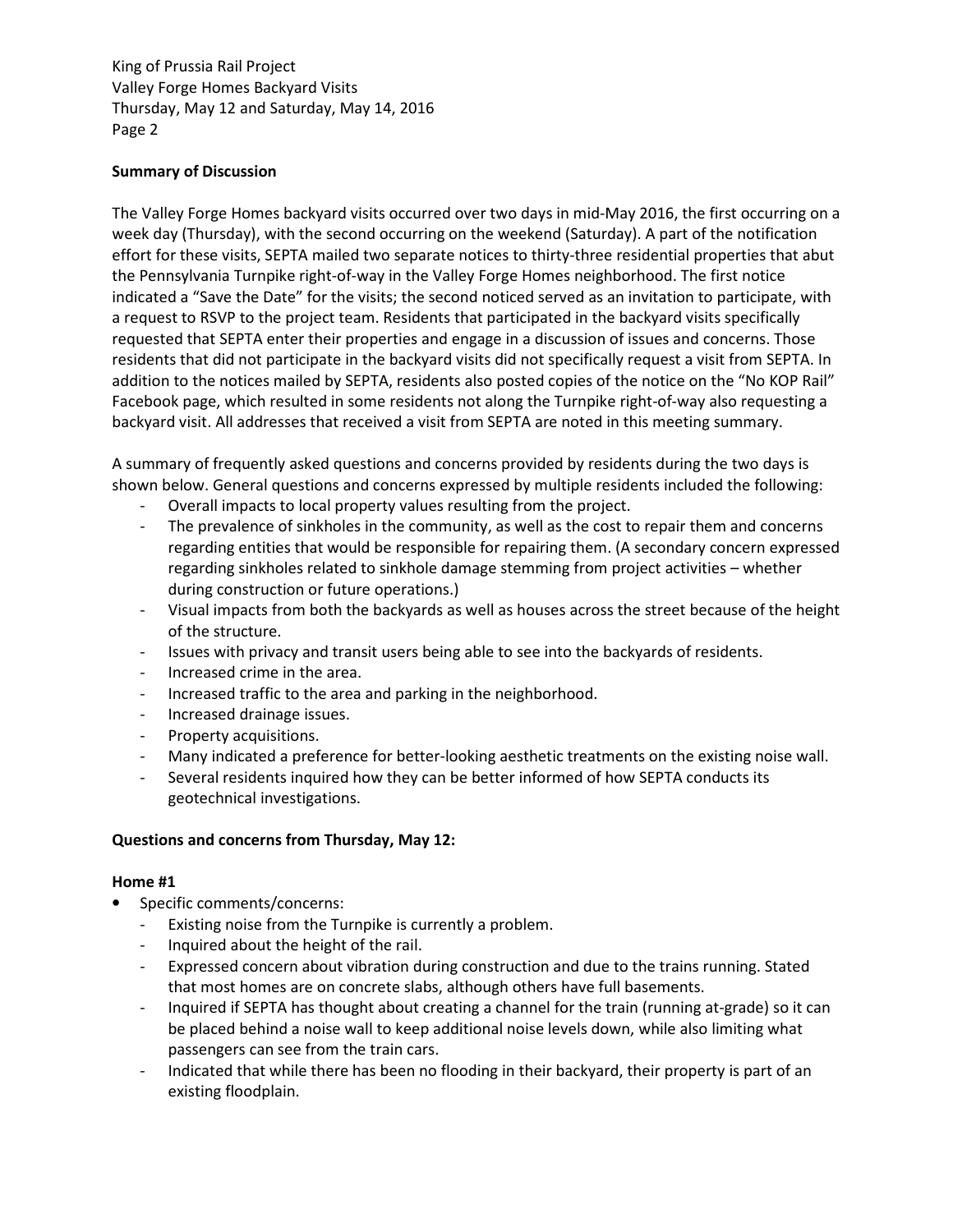- Other concerns include property values, construction impacts, and the potential infestation of rodents/insect disturbed during construction.
- Inquired about how sinkholes and foundation issues during construction would be handled. Specifically, who would pay for any damages, and how insurance would get involved.
- Inquired if there a warranty or a plan for post-construction studies to assess any existing or future damages created during construction.
- Inquired what the load rating for the structures would be for the project. Asked if the proposed extension would utilize lighter rail vehicles similar to the NHSL, or heavier regional rail cars.
- Inquired where access to the construction area would come from (Turnpike side or residential side).
- Inquired if the project would preclude future widening of the Turnpike, and if discussions with the Turnpike regarding the proposed extension have occurred.
- Inquired if an extension of regional rail at another location is off the table.
- Inquired where passengers utilizing the proposed extension would originate, and where they be traveling to/working.
- Suggested SEPTA or its partners build another bridge across the Schuylkill River between Manayunk and Crum Lane to provide additional access as an alternative to the King of Prussia Rail extension.
- Expressed concerns about the rail changing the neighborhood to a more densely-developed, urban environment.
- Does not want the King of Prussia Rail project to turn King of Prussia into a community similar to Upper Darby/69<sup>th</sup> Street. When SEPTA mentioned that other communities along the Norristown High Speed Line don't have this problem, residents replied that those communities don't have a mall like King of Prussia.
- Concerned local taxes will increase to pay for additional police needed to patrol new rail stations.
- Stated existing bus stops need better maintenance.
- Regarding safety, stated that terrorists ride trains, too.
- Inquired about the overall width of the top of the structure. AECOM indicated it would be between 30 and 35 feet wide.
- Stated that they don't see how this project would benefit any residents in the area.
- Inquired if insurance would cover the potential cost of decreased property values as a result of this project.

# Home #2

- Specific comments/concerns:
	- Wants vines removed from utility lines.

# Below is a list of questions and notes from Saturday, May 14.

- Specific comments/concerns:
	- Inquired if SEPTA, the county or the municipality will guarantee existing property values if values decline after the project is built.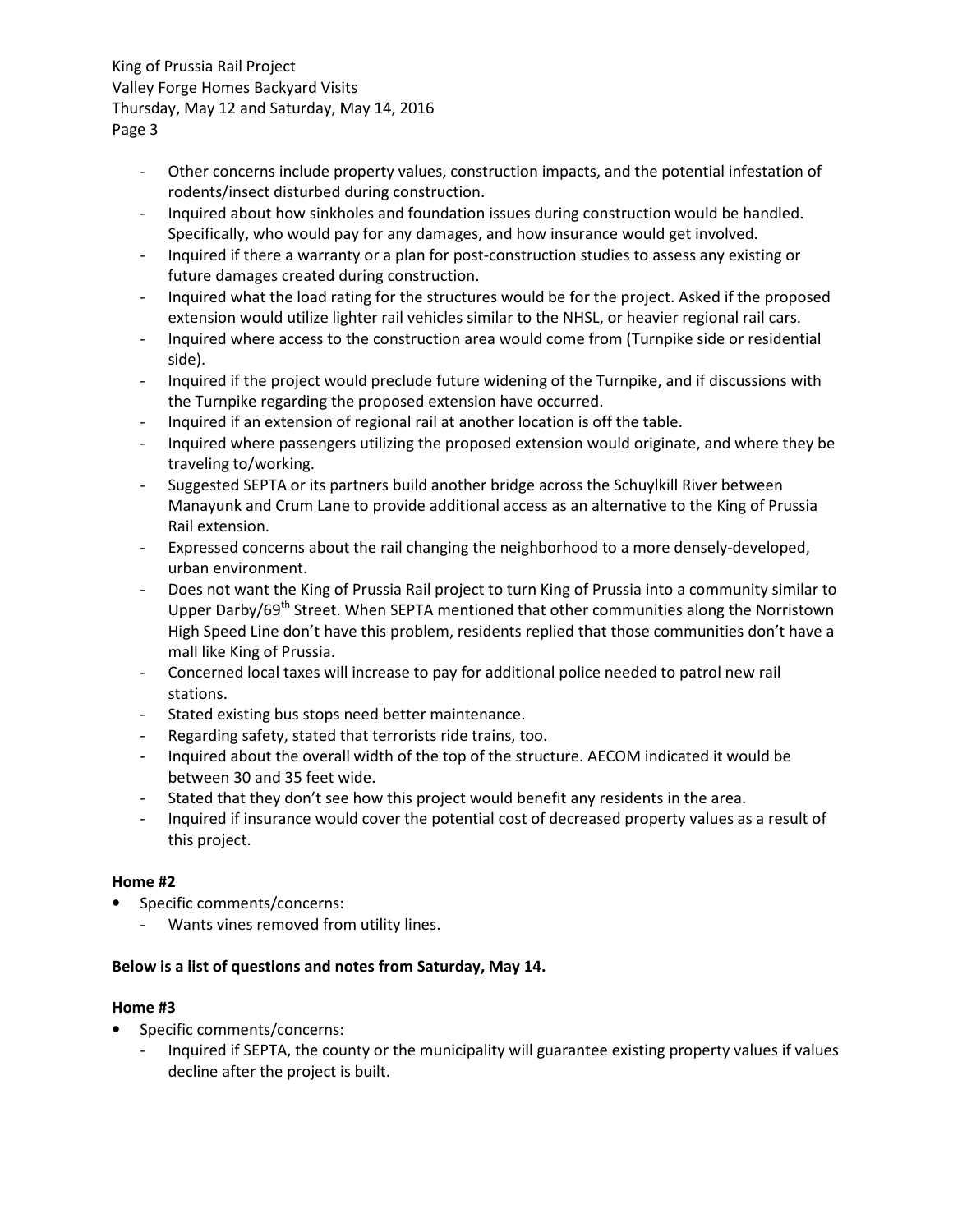- Inquired about sinkholes. Expressed concerns about the cost to fill a sinkhole, and inquired if SEPTA would cover the cost.
- Inquired if SEPTA has coordinated with the Turnpike to build the project within their right-ofway.
- Wanted to know when SEPTA will have more definitive plans regarding the project and its Recommended LPA.
- Inquired if the Township could sell recreational land (ball fields) in order to construct the project on the north side of the Turnpike.
- Suggested SEPTA consider including a park-n-ride at the Turnpike rest area for commuters.
- Inquired of moving the alternative to the north side of the Turnpike would affect homes.
- Asked which consulting firm is preparing the Draft EIS.
- Expressed concern about constructing the Recommended LPA over US Route 202, as it would have visual impacts to the residential area.
- Added that an elevated structure would allow rail passengers to see into the backyards of homes.
- Inquired if there is room to run the project under US Route 202 if it's constructed on the south side of the PA Turnpike.
- Expressed concerns about hearing it, not just seeing it. Stated that potential baffles on the structure would not be sufficient to mitigate noise.
- Indicated concern regarding frequency of the train.
- Inquired about the proposed load the new structure will be designed to accommodate.
- Expressed concerns regarding how fast the trains will travel along the new rail line.

- Specific comments/concerns:
	- Inquired if SEPTA would move the existing sound wall to the near side of the KOP Rail project.
	- Stated that construction within PA Turnpike right-of-way would be disruptive to Turnpike motorists.
	- Stated that the construction of the new rail facility would change the King of Prussia community into one similar to Upper Darby near the  $69<sup>th</sup>$  Street Transportation Center.
	- Expressed concerns with privacy.
	- Inquired when SEPTA will have a final recommendation regarding its LPA.
	- Inquired when and where the next neighborhood meeting will be held.
	- Inquired how the project may affect/interact with the proposed PA Turnpike on ramp at Henderson Road.
	- Stated the property at 426 Bluebuff is a rental property, and inquired if SEPTA anticipates any changes to the property at that location.
	- Stated the existing residential property line at it relates to the PA Turnpike right-of-way is misleading.
	- Inquired if SEPTA has conducted any geotechnical investigations in the area to determine the potential locations of sinkholes.
	- Inquired how residents will be notified once SEPTA advances the project further into design.
	- Inquired about the proposed location of the rail line on the south side of the PA Turnpike if the existing sound wall remains where it is.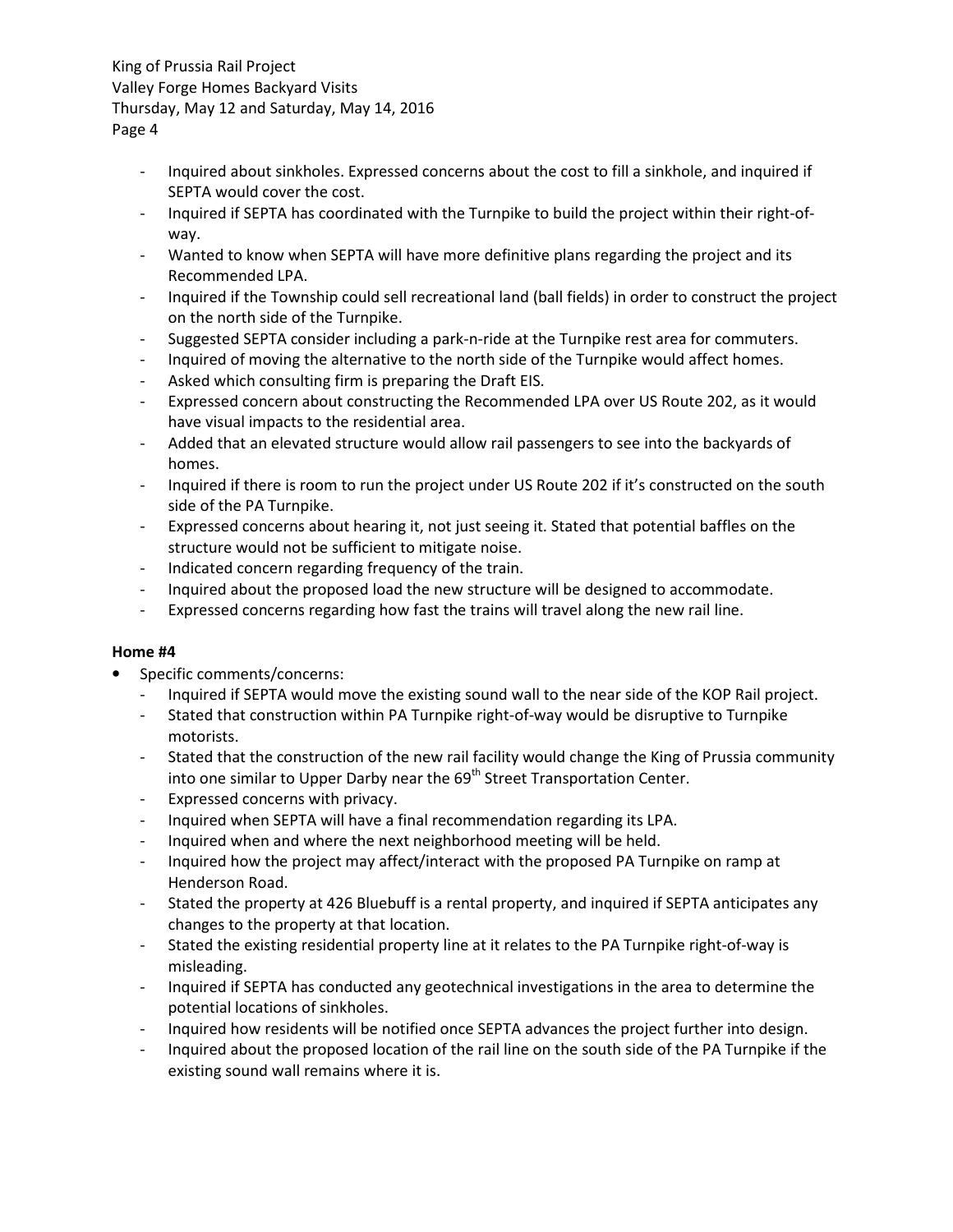- Inquired if the rail would be elevated if the alignment moved to the north side of the PA Turnpike.

# Home #5

- Specific comments/concerns:
	- Expressed concerns regarding dust during construction.
	- Stated concerns the project may have on local property values
	- Inquired if SEPTA has determined the change in future noises levels once the new rail line is constructed. Also asked how SEPTA will measure on-the-ground noise impacts for an elevated structure.
	- Stated the project is supported more by local businesses than residents. Inquired if there are opportunities for residents to speak with the businesses as part of project coordination activities.
	- Stated Valley Forge Homes/King of Prussia is a great community, and is known for its families.

#### Home #6

- Specific comments/concerns:
	- Indicated agreement with concerns expressed by other residents.
	- Added that they have seen turtles on their property.

#### Home #7

- Specific comments/concerns:
	- Stated the swale in the PA Turnpike right-of-way is level with their backyard. As a result, regular flooding occurs, and the ground is frequently soft.
	- Inquired how SEPTA would manage drainage as part of the construction of the KOP Rail project.

# Home #8

- Specific comments/concerns:
	- Expressed concern about increased in crime in the area as a result of the new rail line.

#### Home #9

- Specific comments/concerns:
	- SEPTA inquired about the homeowner's experience during installation of the noise wall. The resident replied that living near the construction was noisy and unpleasant.

# Home #10

- Specific comments/concerns:
	- Inquired if those utilizing the proposed KOP Rail would need to travel from 69<sup>th</sup> Street Transportation Center to the Norristown Transportation Center before traveling into King of Prussia.

- Specific comments/concerns:
	- Concerned about the height of the rail structure, as well as the overall height of the facility including the rail cars. Inquired if could SEPTA block the view aesthetically.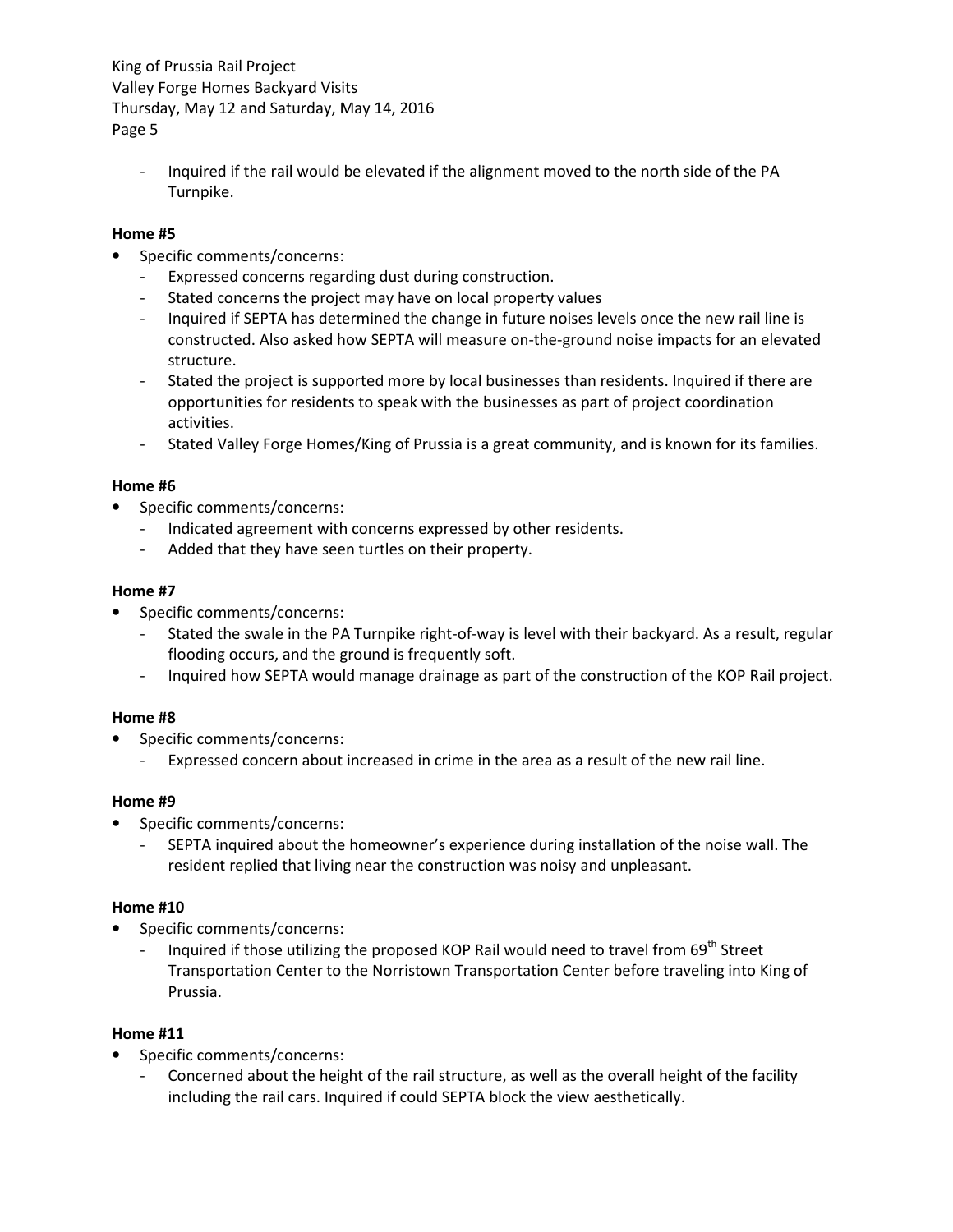- Also inquired if SEPTA can mitigate potential noise from the facility with a noise wall.
- Expressed concerns about negative effects to local property values as a result of the project.
- Expressed concerns about local drainage issues.
- Inquired if the train will run on electricity or on diesel.

### Home #12

- Specific comments/concerns:
	- Expressed concerns about their children's safety during construction. This includes the potential effects the project's construction activities (e.g.: dust during construction) could have on childhood development.
	- Expressed concerns about the safety of the train traveling along rails and potential derailments.
	- Inquired about the voltage of the third rail.
	- Expressed concerns about the potential negative effects the project could have on the neighborhood.
	- Stated neighbors and residents won't receive transportation benefits from the project, and that it won't be convenient for them utilize it. Added that they do not want a station in the neighborhood.
	- Expressed concerns that those who will utilize the KOP Rail would potentially park in local neighborhoods.
	- Stated that three of the four neighbors in the discussion work in the city, but won't use public transportation because it takes too long.
	- Stated this project is more for the businesses, and that the businesses don't care about the residents.
	- Inquired about the number of people who will be traveling from Phoenixville to King of Prussia to access KOP Rail. Stated this will add more traffic to King of Prussia.
	- Inquired why SEPTA can't use PennDOT's emergency lane on I-76 for future transit expansion.

# Home #13

- Specific comments/concerns:
	- Stated drainage is very deep in the backyard.
	- Indicated the proposed KOP Rail project would not provide them with any personal benefits.

# Home #14

- Specific comments/concerns:
	- Expressed concerns that SEPTA would need to remove utility poles for the project. Indicated that this activity would be hard for homeowners.
	- Inquired if there is there a setback line on the property. It was stated that Upper Merion Township planning would have information regarding residential setbacks.

# Home #15

- Specific comments/concerns:
	- $N/A$

# Home #16

• Specific comments/concerns: